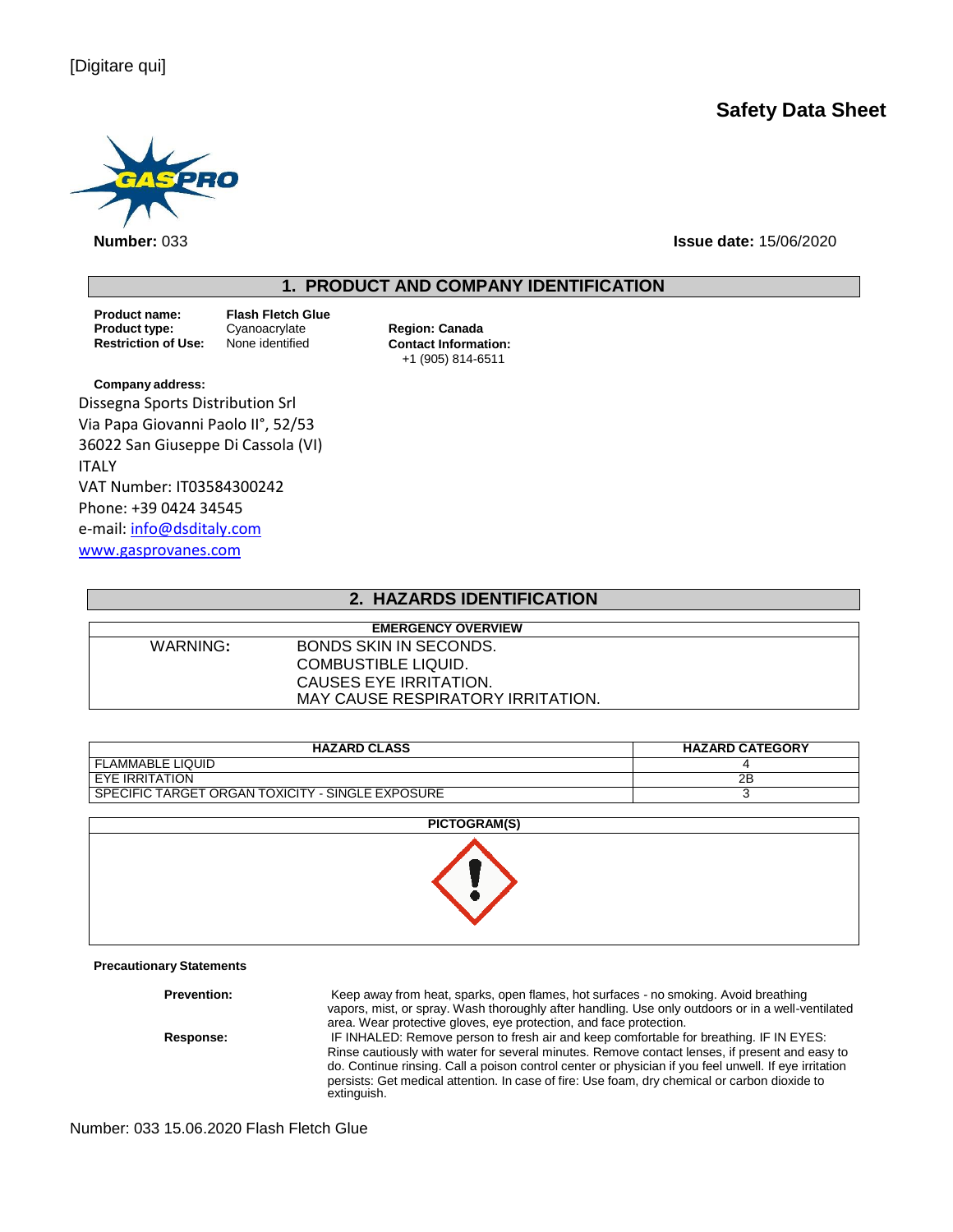# [Digitare qui]

**Storage:** Store in a well-ventilated place. Keep container tightly closed. Store in a well-ventilated place. Keep cool. Store locked up. **Disposal:** Dispose of contents and/or container according to Federal, State/Provincial and local governmental regulations.

Classification complies with Canadian Hazardous Products Regulations (WHMIS 2015) and is consistent with the provision of the United Nations Globally Harmonized System of Classification and Labeling of Chemicals (GHS).

**See Section 11 for additional toxicological information.**

# **3. COMPOSITION / INFORMATION ON INGREDIENTS**

Page 1 of 5

| <b>Hazardous Component(s)</b> | <b>CAS Number</b> | Weight %*     |
|-------------------------------|-------------------|---------------|
| Ethyl 2-cvanoacrylate         | 7085-85-U         | $90 -$<br>100 |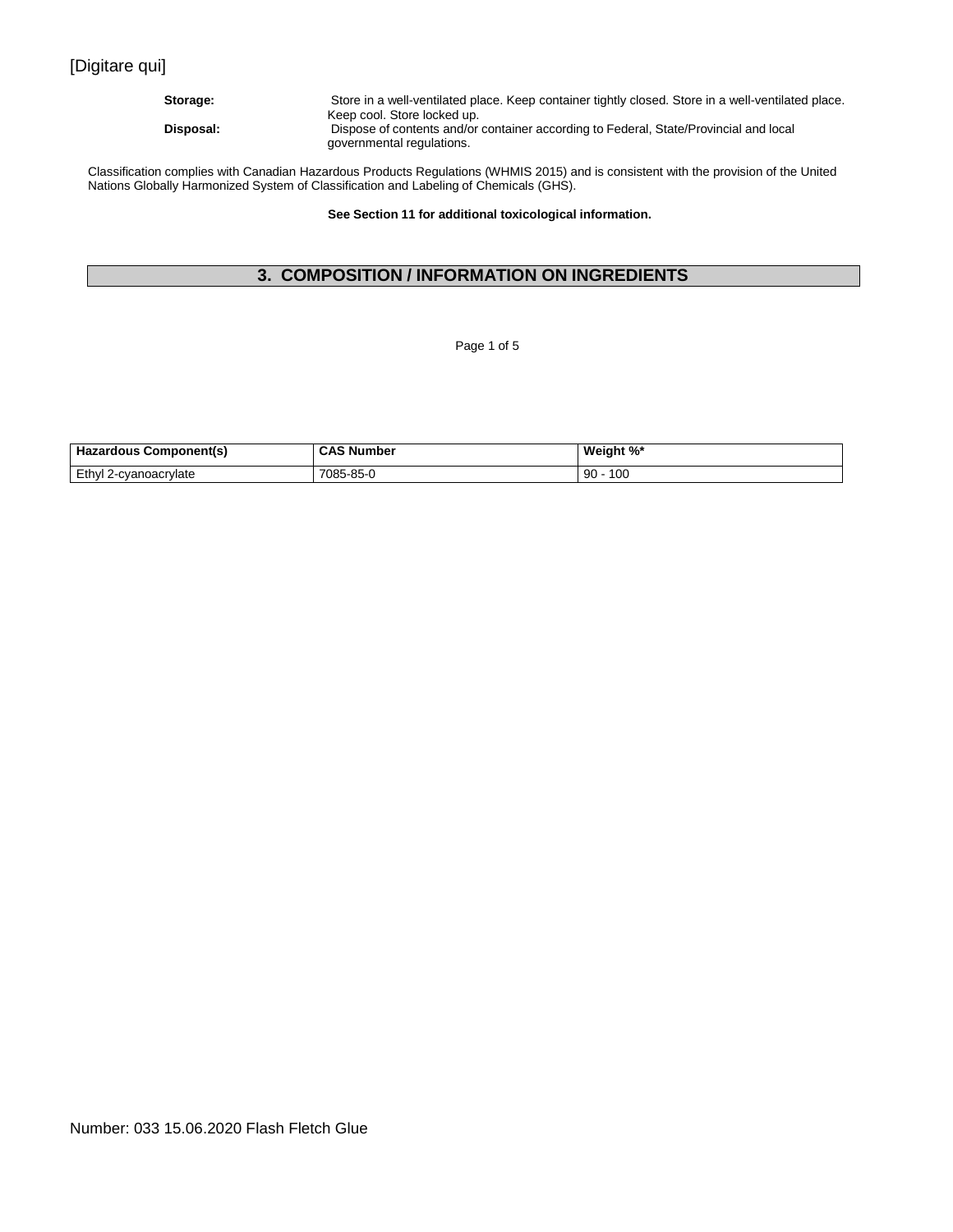\* Exact percentages may vary or are trade secret. Concentration range is provided to assist users in providing appropriate protections.

| <b>4. FIRST AID MEASURES</b>       |                                                                                                                                                                                                                                                                                                                                                                                                                                                                                                                                                                     |  |  |
|------------------------------------|---------------------------------------------------------------------------------------------------------------------------------------------------------------------------------------------------------------------------------------------------------------------------------------------------------------------------------------------------------------------------------------------------------------------------------------------------------------------------------------------------------------------------------------------------------------------|--|--|
| Inhalation:                        | Move to fresh air. If not breathing, give artificial respiration. If breathing is<br>difficult, give oxygen. If symptoms develop and persist, get medical attention.                                                                                                                                                                                                                                                                                                                                                                                                |  |  |
| <b>Skin contact:</b>               | Do not pull bonded skin apart. Soak in warm soapy water. Gently peel apart<br>using a blunt instrument. If skin is burned due to the rapid generation of heat<br>by a large drop, seek medical attention. If lips are bonded, apply warm water<br>to the lips and encourage wetting and pressure from saliva in mouth. Peel or<br>roll lips apart. Do not pull lips apart with direct opposing force.                                                                                                                                                               |  |  |
| Eye contact:                       | Immediately flush with plenty of water for at least 15 minutes. Get medical<br>attention. If eyelids are bonded closed, release eyelashes with warm water by<br>covering with a wet pad. Do not force eye open. Cyanoacrylate will bond to<br>eye protein and will cause a lachrymatory effect which will help to debond the<br>adhesive. Keep eye covered until debonding is complete, usually within 1-3<br>days. Medical attention should be sought in case solid particles of<br>polymerized cyanoacrylate trapped behind the eyelid caused abrasive<br>damage. |  |  |
| Ingestion:                         | Ensure breathing passages are not obstructed. The product will polymerize<br>rapidly and bond to the mouth making it almost impossible to swallow. Saliva<br>will separate any solidified product in several hours. Prevent the patient from<br>swallowing any separated mass.                                                                                                                                                                                                                                                                                      |  |  |
| Symptoms:                          | See Section 11.                                                                                                                                                                                                                                                                                                                                                                                                                                                                                                                                                     |  |  |
| Notes to physician:                | Surgery is not necessary to separate accidentally bonded tissues. Experience<br>has shown that bonded tissues are best treated by passive, non-surgical first<br>aid. If rapid curing has caused thermal burns they should be treated<br>symptomatically after adhesive is removed.                                                                                                                                                                                                                                                                                 |  |  |
|                                    | <b>5. FIRE FIGHTING MEASURES</b>                                                                                                                                                                                                                                                                                                                                                                                                                                                                                                                                    |  |  |
| <b>Extinguishing media:</b>        | Water spray (fog), foam, dry chemical or carbon dioxide.                                                                                                                                                                                                                                                                                                                                                                                                                                                                                                            |  |  |
| Special firefighting procedures:   | Fire fighters should wear positive pressure self-contained breathing apparatus<br>(SCBA).                                                                                                                                                                                                                                                                                                                                                                                                                                                                           |  |  |
| Unusual fire or explosion hazards: | Not available.                                                                                                                                                                                                                                                                                                                                                                                                                                                                                                                                                      |  |  |
| Hazardous combustion products:     | Trace amounts of toxic and/or irritating fumes may be released and the use of<br>breathing apparatus is recommended.                                                                                                                                                                                                                                                                                                                                                                                                                                                |  |  |

# **6. ACCIDENTAL RELEASE MEASURES**

**Use personal protection recommended in Section 8, isolate the hazard area and deny entry to unnecessary and unprotected personnel.**

| <b>Environmental precautions:</b> | Do not allow product to enter sewer or waterways.                                                                                                                                                                                                          |  |  |
|-----------------------------------|------------------------------------------------------------------------------------------------------------------------------------------------------------------------------------------------------------------------------------------------------------|--|--|
| Clean-up methods:                 | Do not use cloths for mopping up. Flood with water to complete<br>polymerization and scrape off the floor. Cured material can be disposed of as<br>non-hazardous waste. Refer to Section 8 "Exposure Controls / Personal<br>Protection" prior to clean up. |  |  |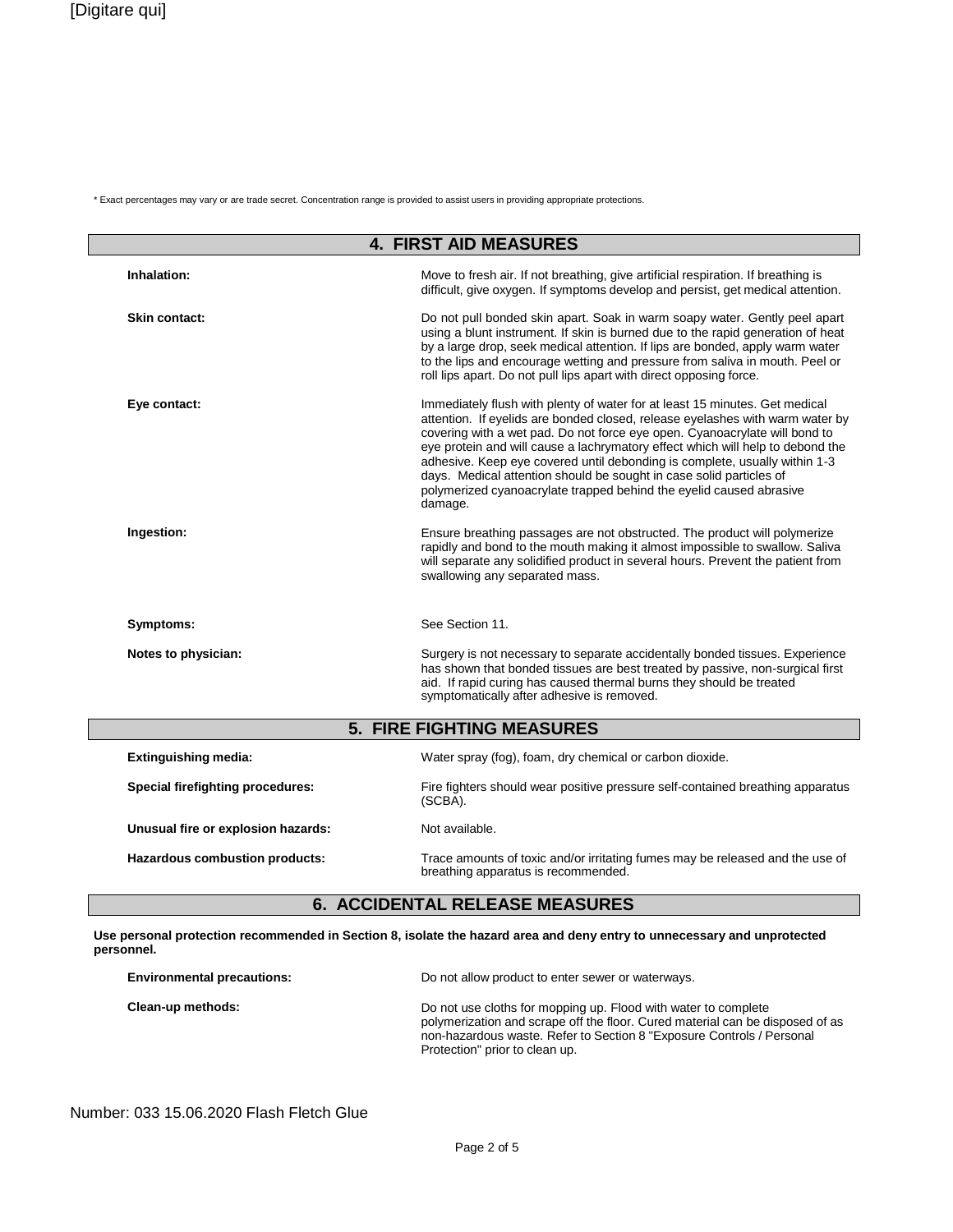# **7. HANDLING AND STORAGE**

Handling: **Handling: Handling: Avoid contact with eyes, skin and clothing. Avoid breathing vapors or mists of** this product. Wash thoroughly after handling. Avoid contact with fabric or paper goods. Contact with these materials may cause rapid polymerization which can generate smoke and strong irritating vapors, and cause thermal burns.

**Storage:** Keep in a cool, well ventilated area away from heat, sparks and open flame. Keep container tightly closed until ready for use.

**Shelf Life Statement: Not available.**

# **8. EXPOSURE CONTROLS / PERSONAL PROTECTION**

**Employers should complete an assessment of all workplaces to determine the need for, and selection of, proper exposure controls and protective equipment for each task performed.**

| <b>Hazardous Component(s)</b>  | <b>ACGIH TLV</b>                                                                                                                                         | <b>OSHA PEL</b>                         | <b>AIHA WEEL</b> | <b>OTHER</b> |
|--------------------------------|----------------------------------------------------------------------------------------------------------------------------------------------------------|-----------------------------------------|------------------|--------------|
| Ethyl 2-cyanoacrylate          | 0.2 ppm TWA                                                                                                                                              | None                                    | None             | None         |
| <b>Engineering controls:</b>   | Use positive down-draft exhaust ventilation if general ventilation is insufficient<br>to maintain vapor concentration below established exposure limits. |                                         |                  |              |
| <b>Respiratory protection:</b> | Use NIOSH approved respirator if there is potential to exceed exposure<br>$limit(s)$ .                                                                   |                                         |                  |              |
| Eye/face protection:           | Safety goggles or safety glasses with side shields. Full face protection should<br>be used if the potential for splashing or spraying of product exists. |                                         |                  |              |
| <b>Skin protection:</b>        | Use nitrile gloves and aprons as necessary to prevent contact. Do not use<br>PVC, nylon or cotton.                                                       |                                         |                  |              |
| <b>BUBLAIA LI</b><br>$\bullet$ |                                                                                                                                                          | $\overline{1118}$ alienisali brabebeieg |                  |              |

#### **9. PHYSICAL AND CHEMICAL PROPERTIES**

**Physical state:**<br> **Color:**Color:
Color:
Color:
Color:
Color:
Color:
Color:
Color:
Color:
Color:
Color:
Color:
Color:
Color:
Color:
Color:
Color:
Color:
Color:
Color:
Color:
Color:
Color:
Color:
Color:
Color:
Color:
Color **Color:** Colorless, Transparent<br> **Color:** Color: Sharp **Odor:** Sharp **Odor threshold:** 1 - 2 ppm **pH:**<br> **Vapor pressure:**<br>
Vapor pressure:<br>  $\frac{1}{2}$  A and  $\frac{1}{2}$  A and  $\frac{1}{2}$  A and  $\frac{1}{2}$  A and  $\frac{1}{2}$  A and  $\frac{1}{2}$  A and  $\frac{1}{2}$  A and  $\frac{1}{2}$  A and  $\frac{1}{2}$  A and  $\frac{1}{2}$  A and  $\frac{1}{2}$  A and  $\frac$ Vapor pressure:<br>Boiling point/range: **Melting point/ range:** Not available. **Specific gravity:** 1.05 **Vapor** density: **Vapor density:** 3 **Flammable/Explosive limits - lower:** Not available.<br> **Flammable/Explosive limits - upper:** Not available. **Flammable/Explosive limits - upper:** Not available.<br>**Autoignition temperature:** Autoigned 485 °C (905°F) **Autoignition temperature:**<br> **Flammability:** Mot applicable **Flammability:**<br> **Evaporation rate:**<br> **Evaporation rate:**<br> **Not** available. **Evaporation rate:**<br>Solubility in water: **Partition coefficient (n-octanol/water):**<br>VOC content: **Decomposition temperature:** 

**Boiling point/range:** > 149 °C (> 300.2 °F) **Flash point:** 80 - 93 °C (176°F - 199.4 °F) Polymerises in presence of water.<br>Not applicable **VOC content:**  $\leq 2\%$ ;  $\lt 20$  g/l (California SCAQMD Method 316B) (Estimated)<br>Viscosity: Not available. Not available.<br>Not available.